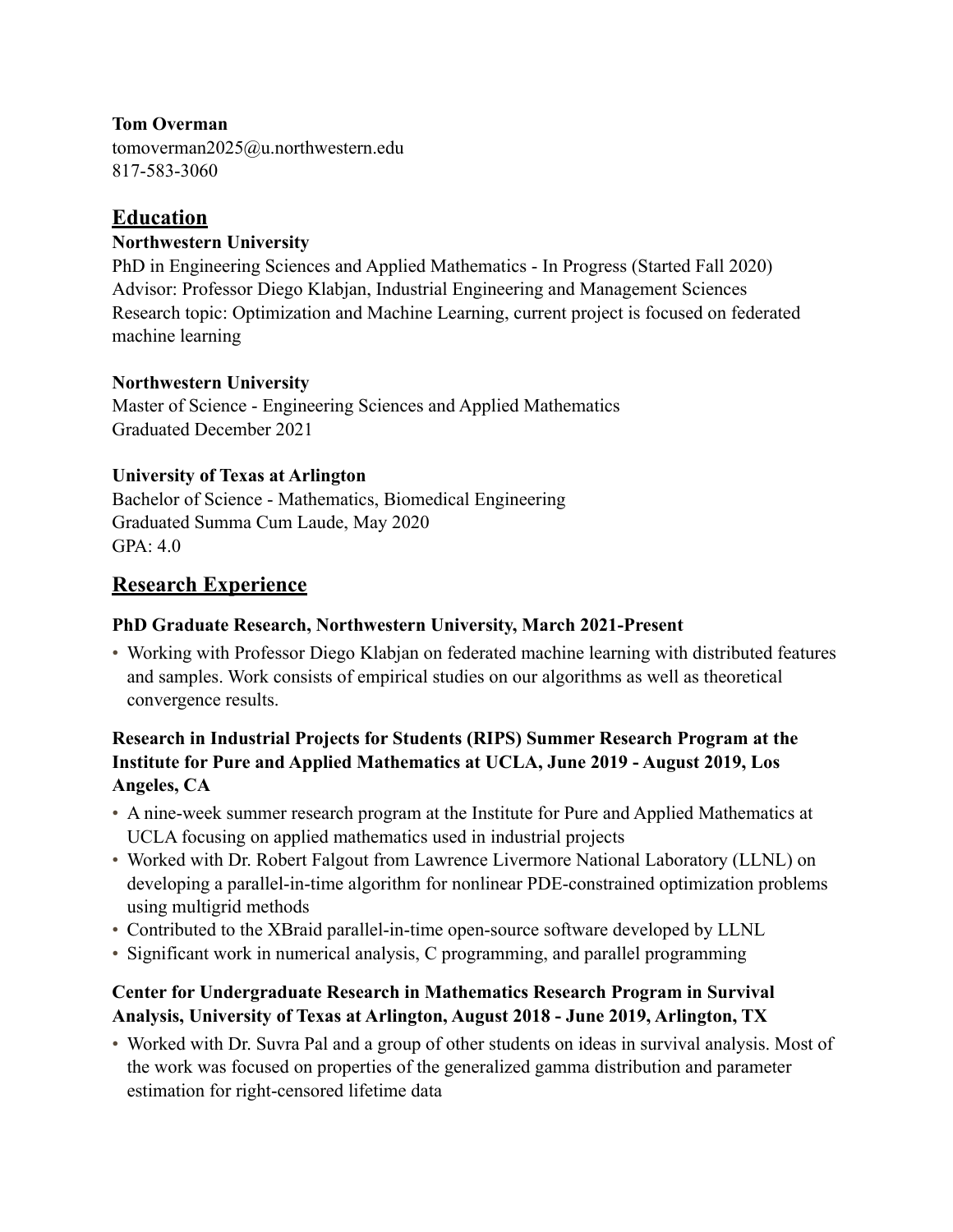- Significant simulation and testing using R
- Program funded by NSF-funded CURM program

### **REU in Mathematics of Medical Imaging, University of Texas at Arlington, August 2017 - August 2018, Arlington, TX**

- Worked with Dr. Gaik Ambartsoumian on the Mathematics of Medical Imaging
- Using mathematical methods such as the Radon Transform, Back Projections, and Filtering for medical imaging applications and simulation. Explored more advanced extensions such as the V-line Radon transform
- Included significant modeling of systems in Matlab
- Program funded by NSF

# **Work Experience**

#### **Northwestern University, Graduate Teaching Assistant, September 2021 - December 2021, Evanston, Illinois**

• Teaching assistant for computer science course titled "Creative Applications in Machine Learning." Course enrollment was about 90 students.

### **Planet Access, Software Developer and IT Consultant, June 2017 - September 2020, Irving, Texas**

- Server building, backup development, software optimization, and system automation
- Software development in Python, Ruby, JavaScript. Included development of complex architectures such as project management systems and payment systems.
- Significant work with Linux systems, remote servers, and bash scripting
- Communicate effectively with clients to develop useful technological solutions

### **Freelance Web Development, 2015 - 2017**

- Web development for a large variety of clients
- Websites ranged from Wordpress builds to custom projects in HTML/CSS/JS/PHP

# **Publications**

"Statistical tools and techniques in modeling survival data" [Tom Overman, Suvra Pal] - *Peer review complete, publication coming soon*

# **Presentations**

#### *Oral Presentations:*

"On Some Flexible Statistical Distributions to Model Lifetime Data" - 99th Annual Conference of the Texas Section of the Mathematical Association of America - Tarleton State University - March 2019

"A Parallel-in-Time Multigrid Approach to Constrained Optimization" - RIPS Project Day at The Institute for Pure and Applied Mathematics - University of California, Los Angeles - August 2019